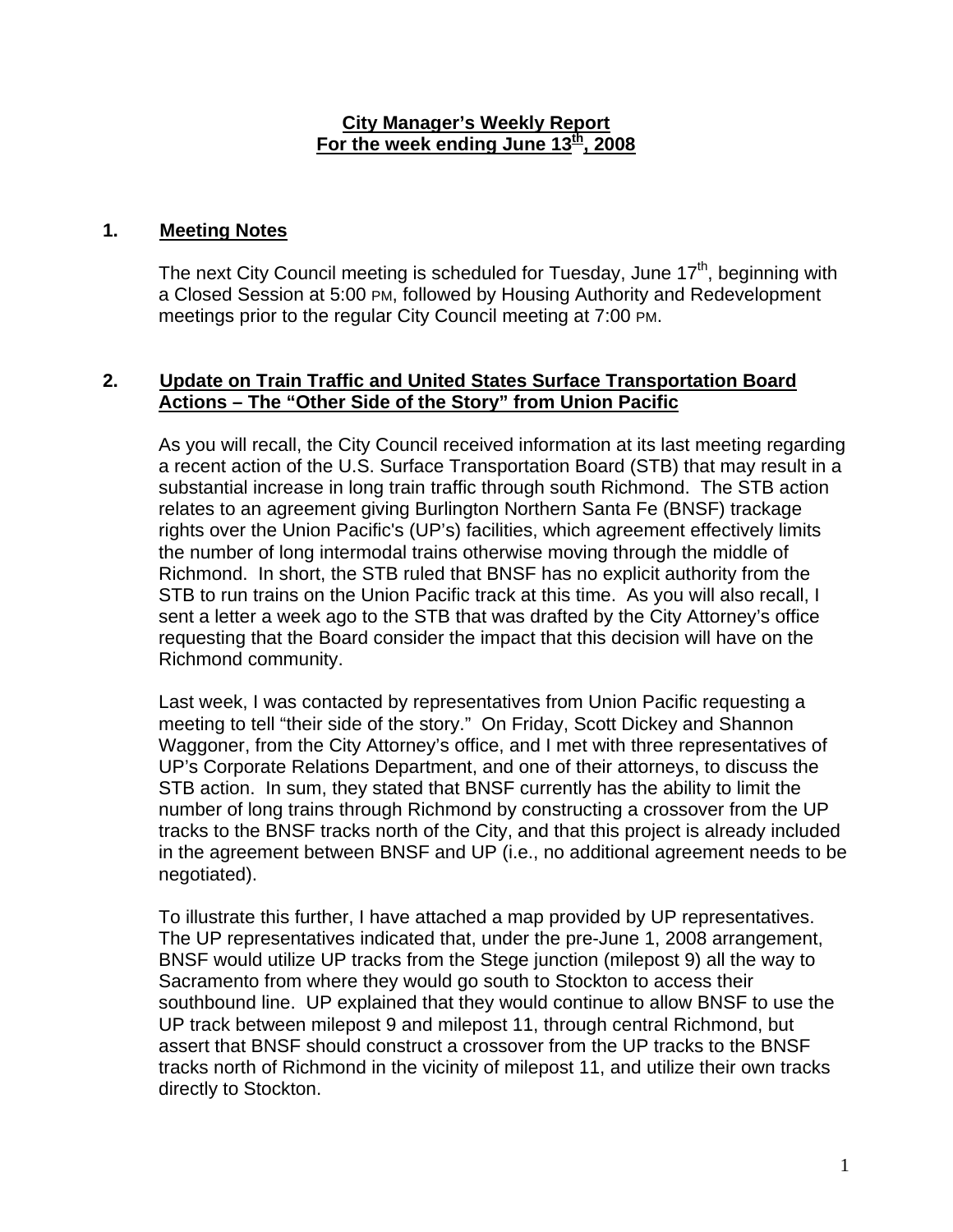Following the meeting with UP, I spoke with Juan Acosta of BNSF, who acknowledged the accuracy of the information regarding the trackage agreement (but not necessarily the conclusions) from UP.

The City Attorneys and I pointed out both to UP and BNSF representatives that their competitive squabble puts the Richmond community squarely in the middle in the form of traffic delays and potential public safety impacts. We suggested that, perhaps, the UP and BNSF should continue the pre-June 1 status quo to a date certain in the future, allowing BNSF the time to construct the crossover from UP to BNSF tracks, and allowing UP to reclaim their trackage rights without negatively impacting Richmond. This would, of course, require a commitment from BNSF to construct the crossover in the very near future. One way or another, we hope to present the "community" argument to the Surface Transportation Board.

We will continue to work on this issue, and will continue to keep you informed.

## **3. Richmond Code Enforcement – "One Block at a Time" Program Launch**

As I write this report, the City of Richmond Code Enforcement team is implementing a pilot, comprehensive code enforcement clean up on a block in the Parchester neighborhood. Participants in this code enforcement clean up include the Police Department Code Enforcement staff, the Public Works Department, Engineering Department, City Attorney's office, Fire Department, the RichmondWorks "Helping Hands" program, and other community groups and volunteers. The initial phase of this project began last week with door-to-door contact and notices to property owners that are violating the Richmond Municipal Code, and that, as a result, are contributing to blight and crime. City staff members indicated that there was a good deal of compliance that resulted from these notices, and from the focused attention that began last week. Clean up activities involving use of volunteers will continue all day Saturday, with additional work by the Code Enforcement team continuing through next week.

The plan is to duplicate this focused "one block at a time" effort at several other locations during the summer, with the hope that this can transition to a neighborhood "self-help" activity, with lesser involvement of City resources. The next "one block at time" project will be in the Historic Triangle neighborhood. Several volunteers from this neighborhood were in the Parchester area on Saturday morning both helping in and observing the effort.

## **4. Point Molate Update**

This week the Navy released its draft Finding of Suitability for Early Transfer (FOSET) for the remaining Naval Fuel Depot property at Point Molate. The Navy will be accepting public comments on the draft FOSET until July 11, 2008. The draft FOSET has been provided to the Council under separate cover.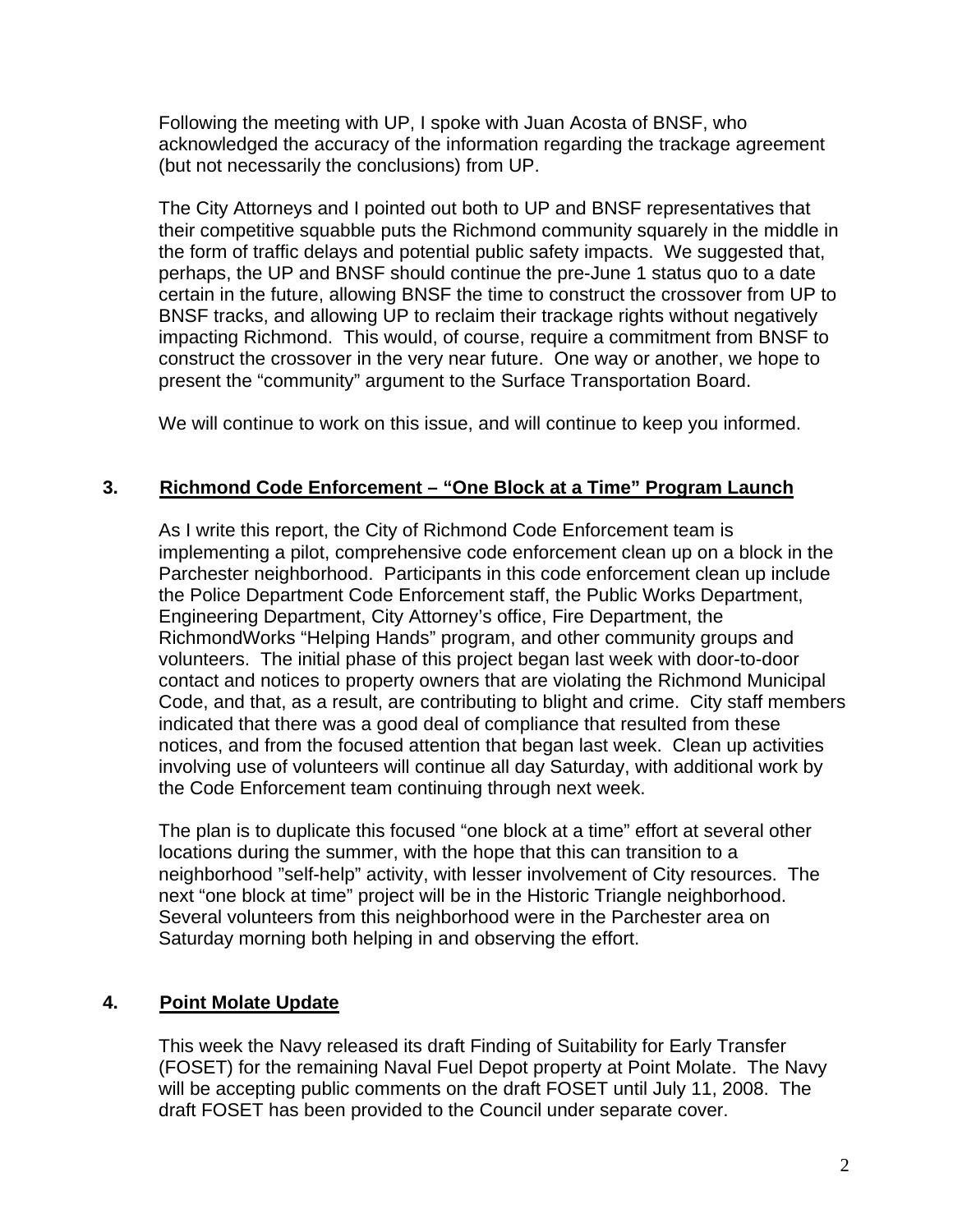This draft FOSET contains the Navy's assessment of the environmental conditions of the 41 acres remaining to be transferred to the City, including the nature of the remaining contamination, analysis of future land use, and requirements for remedial and corrective action. Once completed, the final FOSET will contain 1) the response to public comments, 2) notices, covenants, and restrictions to be included in the deed, and 3) the Early Transfer Cooperative Agreement (ETCA). The ETCA is an agreement between the Navy and the City that outlines the responsibilities, tasks, and budget necessary to complete the remaining environmental response actions.

The draft FOSET is available for review at the Richmond Public Library, in the City Manager's office, and on-line at www.bracpmo.navy.mil. (Once accessing the site, click on the "Prior Bases" link, then "Naval Fuel Depot Pt. Molate" link, then "Select Documents", then "Environmental" link, and finally "Draft Finding of Suitability for Early Transfer (FOSET) Point Molate June 11, 2008" link.)

Both the draft FOSET and draft ETCA will be the subject of a June 24, 2008 City Council study session. The presentation will also include the proposed timeline for the transfer process.

# **5. Fire Service in the City of San Pablo**

The City of San Pablo has been exploring options to improve the effectiveness of fire and emergency medical services in their community. One option that San Pablo is now exploring with the Contra Costa County Fire Protection District (Con Fire), the current service provider, is to have Con Fire contract with the City of Richmond to provide these services. According to a City of San Pablo staff report on this subject, this option "would place four paramedic engine companies in close proximity to San Pablo, thereby increasing readily available assets, potentially reducing response times and eliminating transferring 911 calls through the Richmond dispatch center into the County Dispatch Center." The report also cites the advantage of a single agency working emergency scenes.

We have had no detailed discussions yet with either City of San Pablo or Con Fire representatives about this concept. However, Chief Michael Banks will be attending the City of San Pablo City Council meeting this coming Monday to hear a study session discussion of this topic.

## **6. Richmond Sends Strike Team to Humboldt Fire in Butte County**

Friday at 1:00 PM, the City sent Engine 68 out on Strike Team 2025A to assist on the Humboldt Fire in Butte County. They will be joined by three engines from the San Ramon Valley Fire Protection District, one engine from the Rodeo-Hercules Fire Protection District and Strike Team Leader Jim Parrott. They are headed to the City of Paradise, just east of Chico, to await their first assignment. Chief Michael Banks will provide updates as he receives them.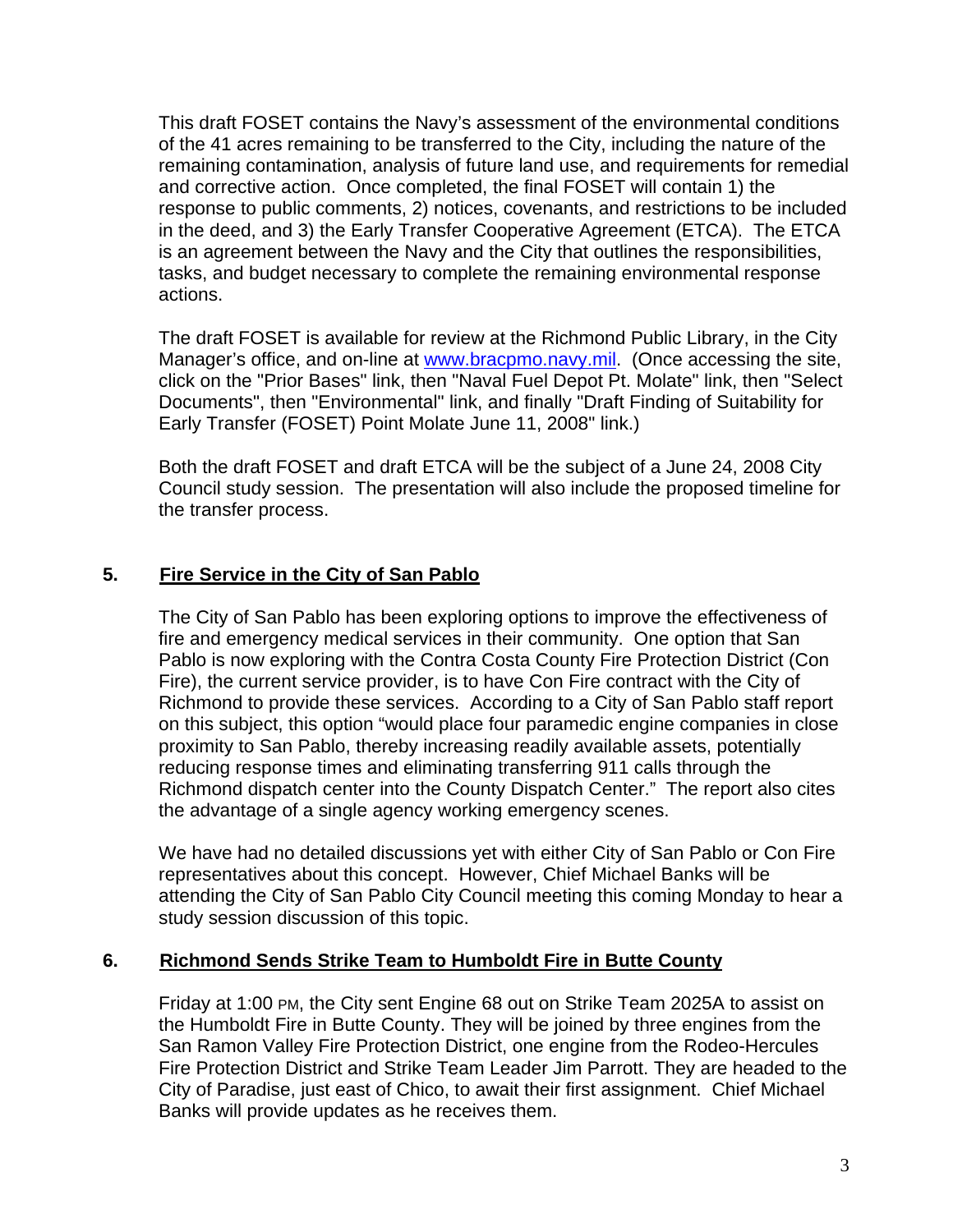#### **7. Rising Sun Energy Center**

The City Manager's Office and Department of Employment and Training have contracted with Rising Sun Energy Center, a Berkeley based non-profit, to expand its California Youth Energy Services (CYES) program to the City of Richmond. CYES is a community-based youth employment training and energy efficiency program that strives to educate the public about sustainable behaviors and technologies, provide residential audits and services that lower energy and water usage, and help local youth gain marketable job skills. This summer, CYES will hire and train 10-12 Richmond youth from June to August to provide energy audits, education and energy and water-saving hardware installation to approximately 200- 300 local residents.

# **8. Target Store Hiring**

Target Corporation has interviewed over 1,300 people so far, and has hired 100 Richmond residents for jobs at the new Richmond store. There remain 99 unfilled positions at this time for the new store that is scheduled to open in July.

## **9. First Deposit with OPEB Trustee**

On Friday, the City transferred \$3.7 million to its designated Other Post Employment Benefits (OPEB) Trust Administrator. P.A.R.S. (Public Agency Retirement Systems) will administer the program through Union Bank of California. The trustee will be able to invest the funds to achieve higher yields. In so doing, the City will be able to reduce its long-term costs to fund the unfunded accrued actuarial liability (uaal) contributions to its retirees' health premiums.

Unfunded OPEB liability is being realized by governmental entities across the country, with virtually all jurisdictions previously on a pay-as-you go basis for funding these benefits. However, new accounting standards require recognition of the long-term obligation going forward. The City's contribution conforms to these recently implemented accounting standards, fully meets the City's ARC (annual required contribution), and places the City of Richmond in the forefront for meeting its ARC commitments in the first year.

## **10. Crescent Park Apartments Photovoltaic Installation**

This past Tuesday, EAH Housing's Crescent Park Apartments "flipped the switch" on the largest affordable housing photovoltaic installation in the United States, producing 908 KW of energy. This installation was part of a \$68 million rehabilitation of Crescent Park, and represents a significant achievement for the Richmond community in its commitment to alternative energy.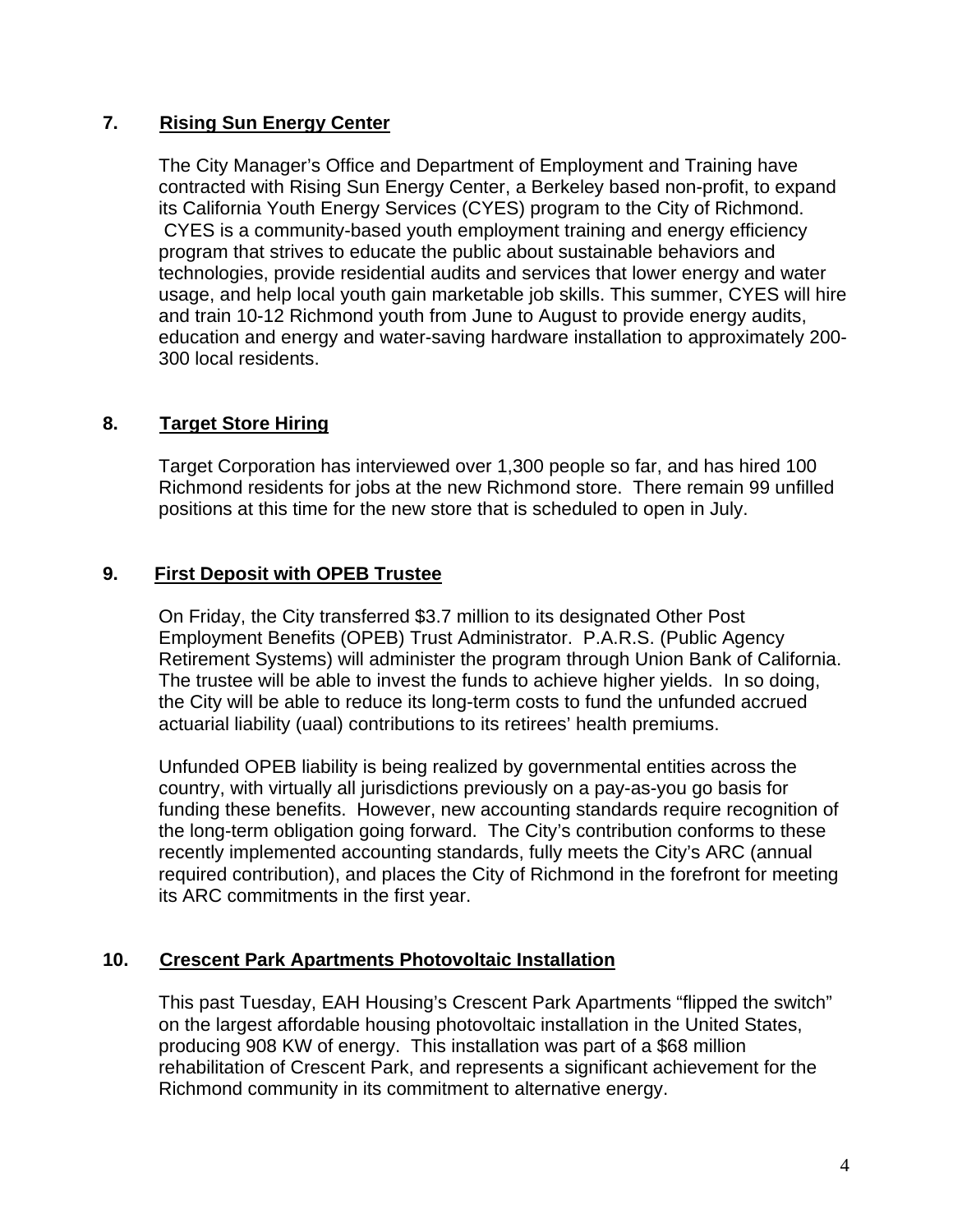#### **11. Recreation Department Highlights**

The following are current and future activities of the Richmond Recreation Department:

- $\circ$  The Summer Program officially commences on Monday, June 16<sup>th</sup> at a variety of locations throughout the City. There are options for all ages to participate in the many programs and events offered in the areas of sports, youth activities, senior activities, aquatics, excursions and fitness. All participants can expect to have a fun-filled summer.
- o The Summer Program will culminate with a carnival. Food, games, prizes and other carnival style activities will be provided at Nicholl Park on August 14<sup>th</sup> - $18^{th}$ .
- o The Recreation Department is sponsoring the children's activities at the citywide Juneteenth Festival. A carnival slide and carnival style games, face painting and interactive inflatable games will be just some of the activities provided. An information table will also be set-up to distribute information regarding the Summer Program.
- o The Recreation Department is continuing with the final preparations for the Red, White, and Boom July  $3^{rd}$  Fireworks Spectacular. Music, food, fun and a great show can be enjoyed by the entire family. The event is free and vendors will be providing food and activities at minimal fees.

## **12. Web Stats**

| <b>Visitor Summary</b>                 |             |             |             |
|----------------------------------------|-------------|-------------|-------------|
|                                        | May<br>2007 | May<br>2008 | %<br>Change |
| Unique Visitors                        | 41,963      | 50,749      | 20.94%      |
| <b>Visitors Who Visited Once</b>       | 32,379      | 39,895      | 23.21%      |
| Visitors Who Visited More<br>Than Once | 9,584       | 10,854      | 13.25%      |
| Average Visits per Visitor             | 2.67        | 2.57        | $-3.75%$    |

The following are some web statistics for May 2008: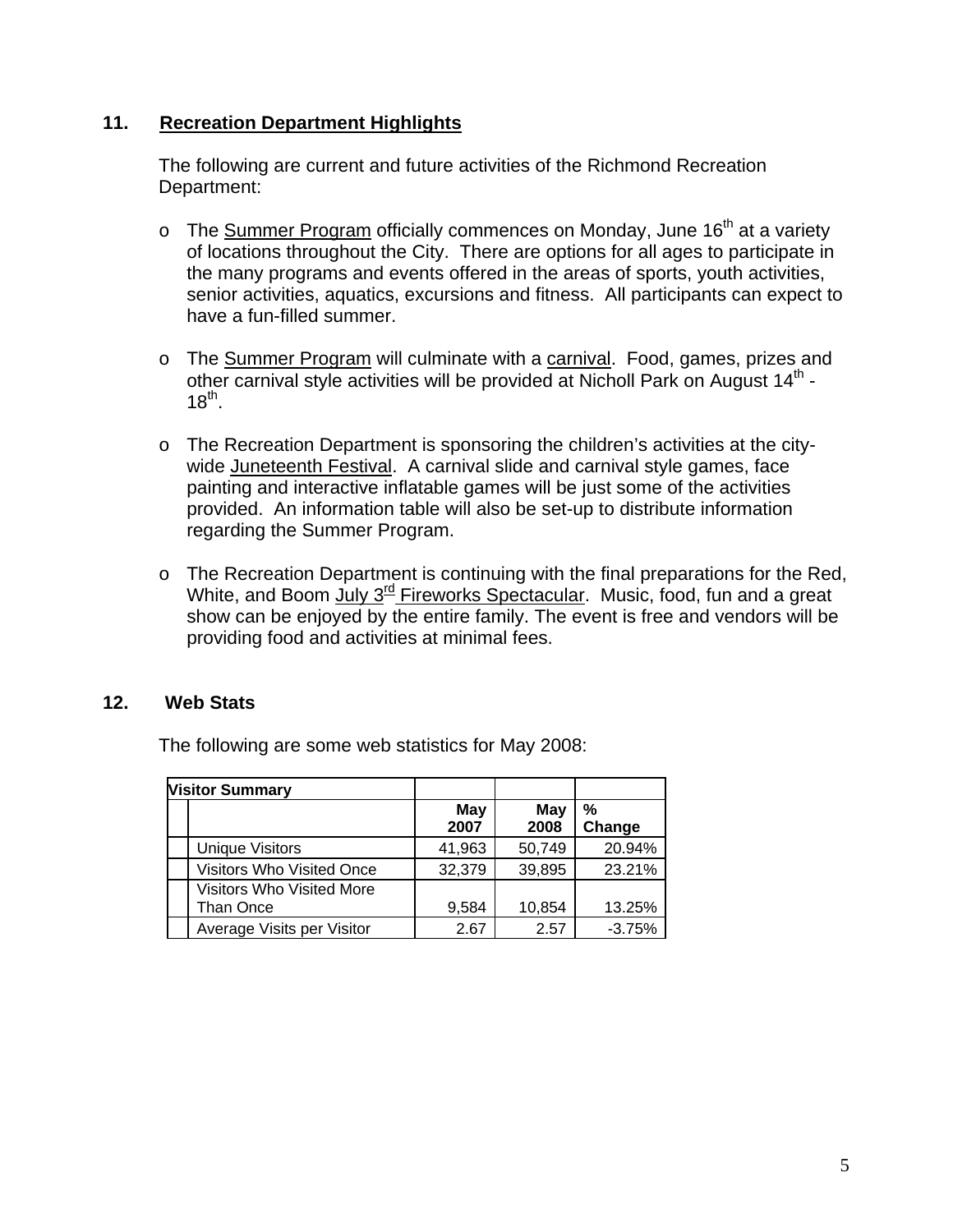The following chart reflects the percent difference from last year, and the continued growth in the number of individuals accessing the City's website: